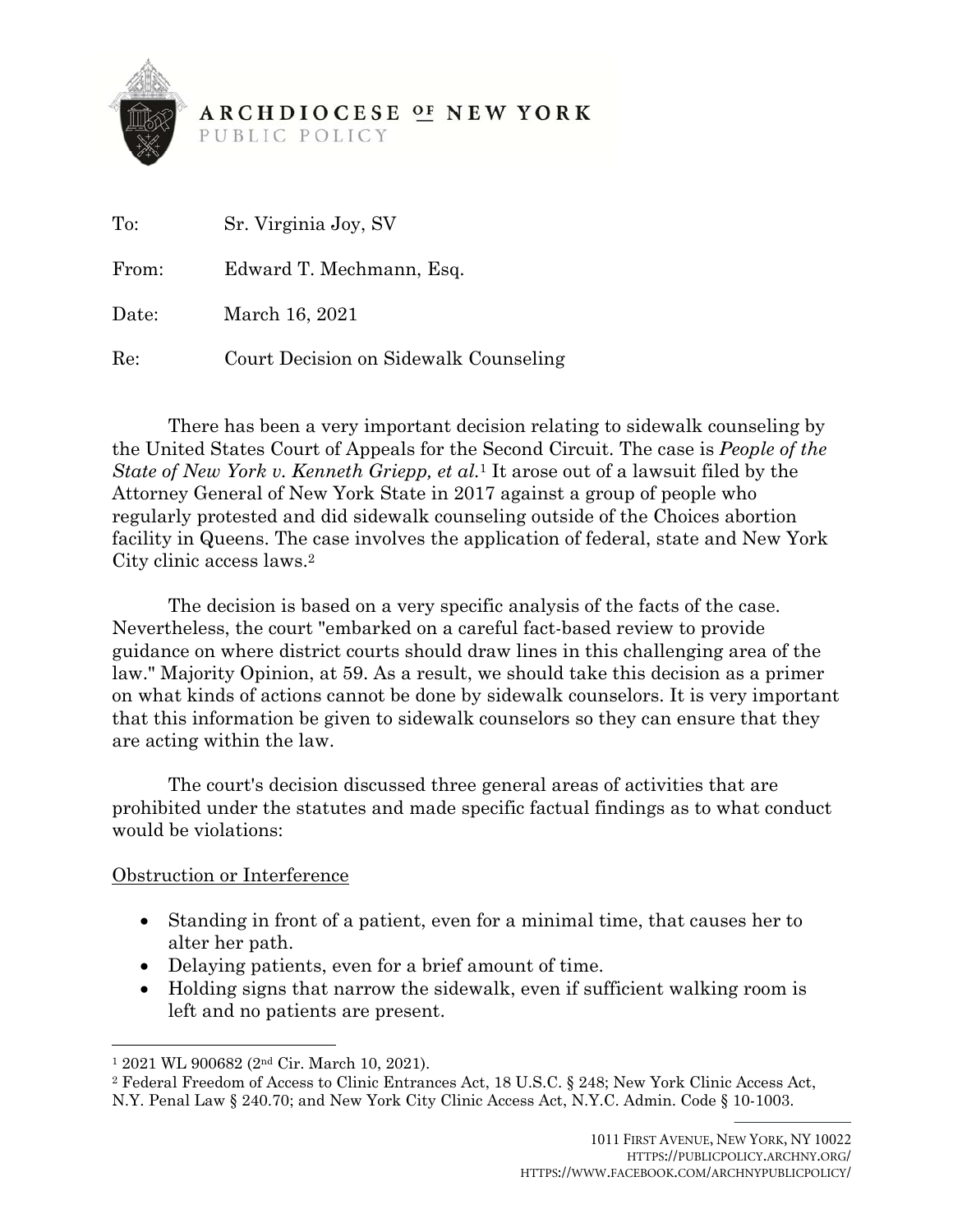- Crowding a patient directly or indirectly with bodies or signs.
- Touching or leaning into the window or open door of the car of a person leaving the facility.
- Similar obstructive behavior towards clinic escorts or staff.

### Threats of Force

- Whether statements are "true threats" (and thus not protected under the First Amendment) depends on the context and on how a "reasonable recipient" would interpret them.
- Impermissible conduct, depending on context, may include references to past events of violence, both regarding abortion facilities and more generally.
- Even vague or general references to death (e.g., "you never know when you're going to die" or comments on the brevity of life) may constitute threats of force in context.
- Considering the context of an equivocal statement may include how the recipient subjectively interprets it.
- An innocent intent by the speaker or a non-threatening tone are not enough to render a statement permissible if it is otherwise reasonably interpreted as a threat.

## Use of Force

- Incidental contact with a patient or escort may constitute unlawful "force".
- Whether incidental contact constitutes "force" depends on whether the actor "intends to commit the act and is aware of the natural and probable consequences."
- An example given by the court is when a sidewalk counselor reaches out to hand a pamphlet to a patient and incidentally collides with the patient or an escort.

#### Following and Harassment

- Harassment will be determined by reference to the New York Penal Law and court decisions interpreting it.
- Intent to harass, annoy and alarm will be inferred from the person's conduct and the surrounding circumstances.
- Unlawful intent can be inferred from ignoring a patient's requests to be left alone and continuing to follow her at a close distance "while continually seeking to press their own ideals upon them".
- Unlawful intent can also be inferred when a sidewalk counselor makes multiple attempts to engage with a patient after she asks to be left alone.